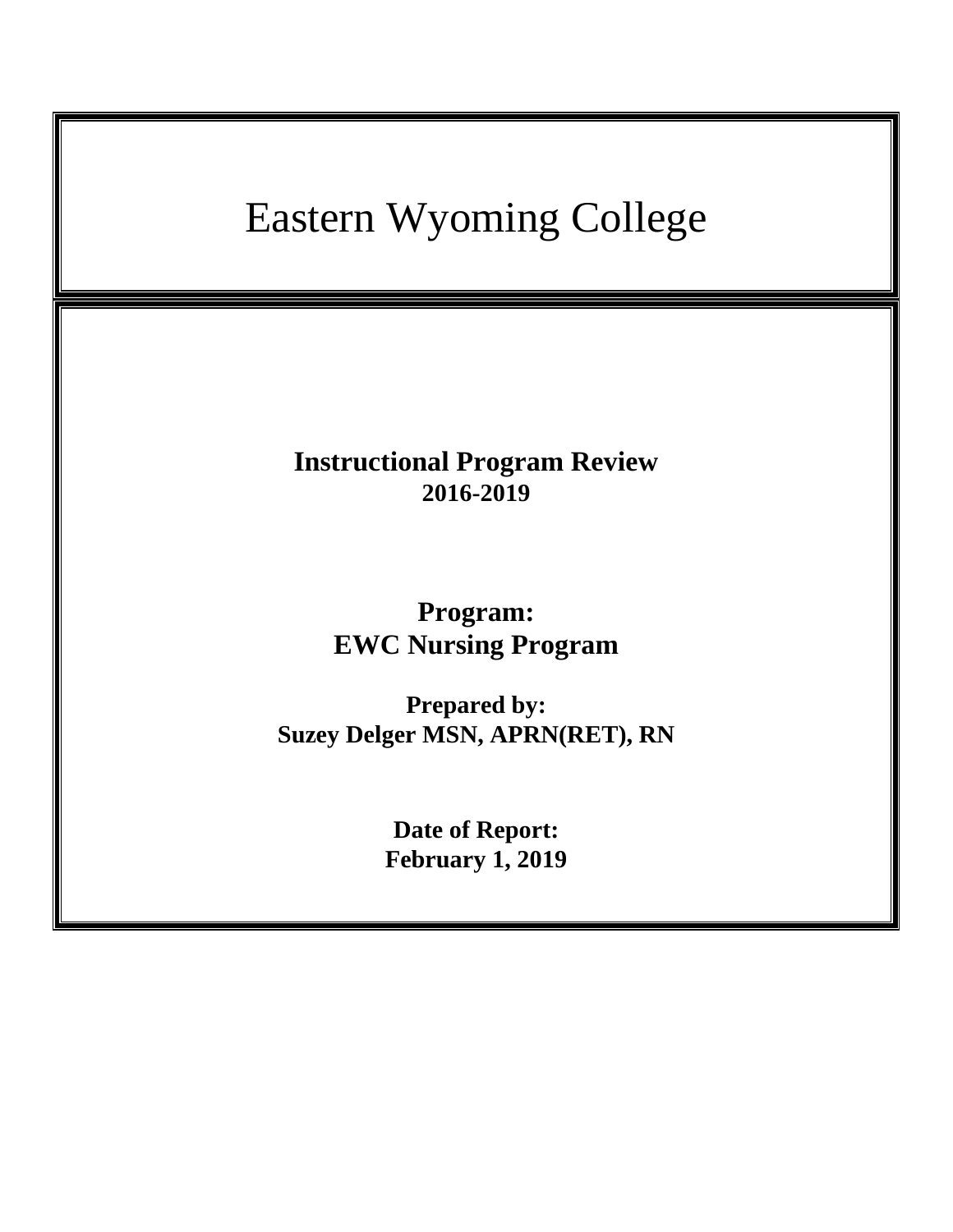# **EASTERN WYOMING COLLEGE Instructional Program Review**

#### **Program Name**:

#### **Part I: Statistical Data from the past three years:**

|                                                                                                                                                          | 2016-2017 | 2017-2018 | 2018-2019 | Average |  |  |  |  |
|----------------------------------------------------------------------------------------------------------------------------------------------------------|-----------|-----------|-----------|---------|--|--|--|--|
| <b>Annualized FTE Enrollment</b>                                                                                                                         | $14*$     | $12*$     | $16*$     |         |  |  |  |  |
| <b>Annualized FTE Faculty</b>                                                                                                                            | 1         | 1         | 1         |         |  |  |  |  |
| # Students                                                                                                                                               | 14        | 12        | 16        |         |  |  |  |  |
| # Graduated                                                                                                                                              |           | 12        |           |         |  |  |  |  |
| Notes: *Full-time in Nursing Courses 9 credits.<br>$FTE = Full-time equivalent$                                                                          |           |           |           |         |  |  |  |  |
| Modes of Delivery:<br>compressed video<br>face-to-face<br>online<br>$\mathbf{X}$<br><b>Advisory Committee Members and Title or Role: (if applicable)</b> |           |           |           |         |  |  |  |  |
| Barb Gubbles, Past Director of Nursing MHCC, community member                                                                                            |           |           |           |         |  |  |  |  |
| Cristy Cobb RN, MSN, CNO at MHCC                                                                                                                         |           |           |           |         |  |  |  |  |
| David Bodily RN, MSN, UW-ReNEW Coordinator                                                                                                               |           |           |           |         |  |  |  |  |
| Jean Schroeder RN, CCSD #1 Nursing Coordinator                                                                                                           |           |           |           |         |  |  |  |  |
| Jennifer Rinn, CCMH Foundation Board, Executive Director                                                                                                 |           |           |           |         |  |  |  |  |
| Kim Russell, Perkins Coordinator, EWC                                                                                                                    |           |           |           |         |  |  |  |  |
| Mandy Blajscczak RN MSN, WBI, CNO                                                                                                                        |           |           |           |         |  |  |  |  |
| Margaret Farley, EWC/AVP for Academic Services                                                                                                           |           |           |           |         |  |  |  |  |
| Maureen Crane RN, MHCC Nursing Coordinator                                                                                                               |           |           |           |         |  |  |  |  |
| Randi Jones LPN, Douglas Care Center                                                                                                                     |           |           |           |         |  |  |  |  |

Zach Miller COO,RN, MSN, Banner Health

#### **Community Partners or Internships: (if applicable)**

Memorial Hospital of Converse County (MHCC) & Medical Office Building Banner Health, Wheatland and Torrington Wyoming Department of Health-Converse County Public Health & Goshen County Public Health Wyoming Health Fairs Converse County School District #1 Douglas Care Center-Long Term Care Facility Wheatland Legacy Home-Long Term Care Facility Niobrara Community Hospital-Lusk Regional West Hospital-Scottsbluff Goshen County School District#1 Wyoming Medical Center

Revisions in Curriculum Since Last Review: NONE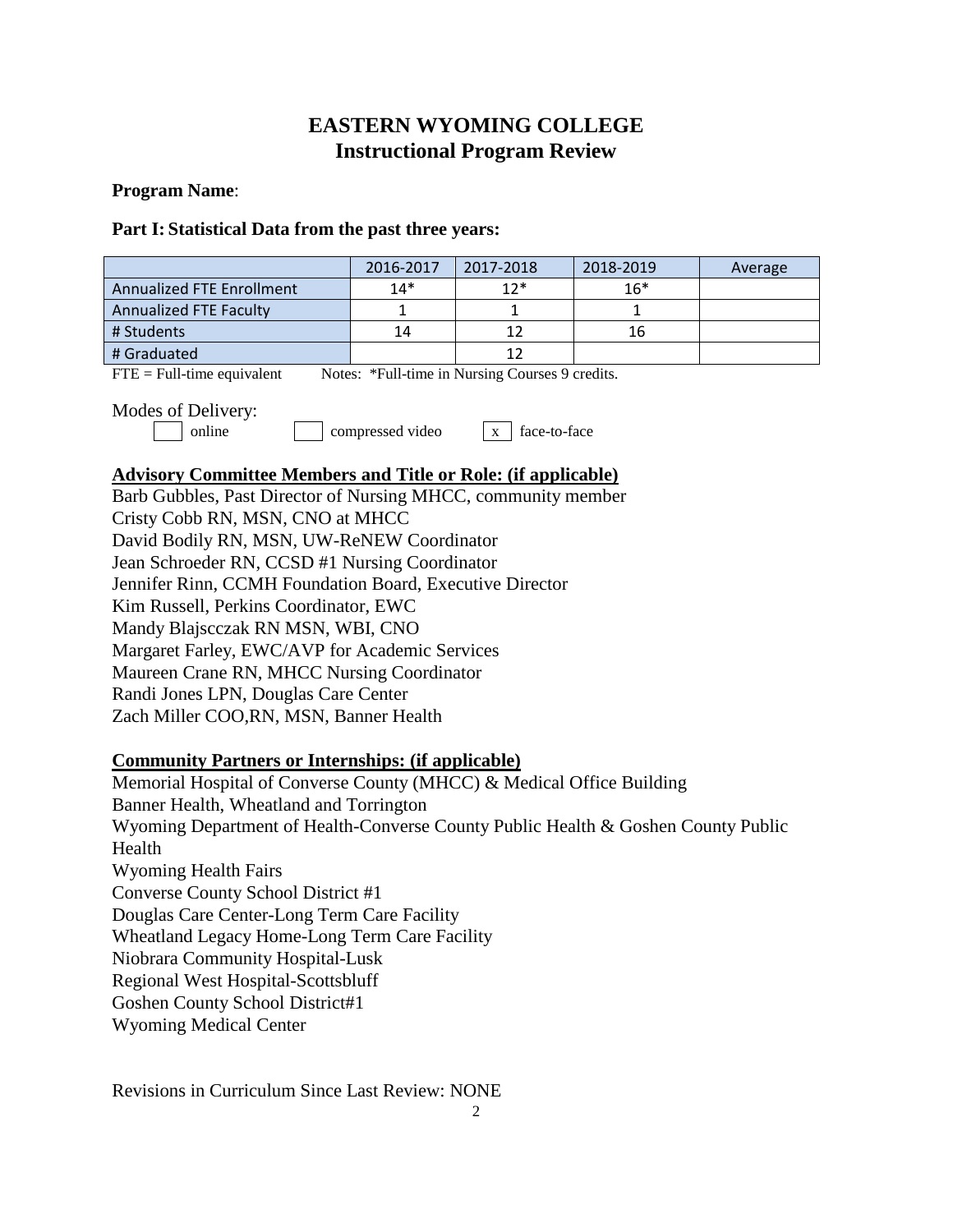## **Part II Narrative Analysis**

#### **Description of Community Need:**

Current Community Need/Growth of Industry:

#### **Description of State and National Trends** (if applicable)

| <b>United States</b>                      | Employment |      | Percent | Job Openings        |
|-------------------------------------------|------------|------|---------|---------------------|
|                                           | 2016       | 2019 | Change  |                     |
| Enter the job title here Registered Nurse |            |      | 15%     | 1.1 million         |
|                                           |            |      |         | needed              |
| <b>Wyoming</b>                            | Employment |      | Percent | <b>Job Openings</b> |
|                                           | 2016       | 2019 | Change  |                     |
| Enter the job title here Registered Nurse |            |      |         |                     |

Other information or comments that would assist the Curriculum and Learning Council: Note: the data for the State Employment Trends and the National Employment Trends are not directly comparable. The projection period for state data is from 2004-2014, while the projection for national data is from 2016-2019 according to US Bureau of Statistics (2018) Job Opening refers to the average annual Job openings due to growth and net replacement.

| Location             | Pay    | Year or Period |        |        |        |         |  |
|----------------------|--------|----------------|--------|--------|--------|---------|--|
|                      | Period | 10%            | 25%    | Median | 75%    | 90%     |  |
| <b>United States</b> | Hourly | 23.41          | 27.57  | 33.65  | 41.33  | 50.05   |  |
|                      | Yearly | 48.690         | 57,340 | 70,000 | 85,960 | 104,100 |  |
| Wyoming              | Hourly | 22.07          |        | 30.43  |        | 40.85   |  |
|                      | Yearly | 45,900         |        | 63,290 |        | 84,970  |  |

State and National Wages (from 2016-2019)

Other information or comments that would assist the Commission: Information on this chart was from Wyoming Employment Projections [http://doe.state.wy.us/lmi/proj2005/long\\_occ2014.htm.](http://doe.state.wy.us/lmi/proj2005/long_occ2014.htm) Wage data are collected by each state through the Occupational Employment Statistics (OES) survey, conducted by the Bureau of Labor Statistics (BLS) at the U.S. Department of Labor. National wage estimates are developed by BLS. State and national occupation infomation is classified using the Standard Occupation Classification (SOC) system.

## **Activities in Support of Student Recruitment and Retention** (if applicable) N/A

**Assessment of Student Learning:** Analysis of Student Learning. Include placement if known.

Statistical Data Results Retention: 2016-2018= 85.7% NCLEX-RN Pass Rate=81.82% (Wyoming State Board of Nursing requires average of three years to be 75%) Employment=100% What has been learned?

Our students attended a NCLEX-RN review course which helped prepare them to pass the NCLEX-RN Exam. EWC graduates of 2018 exceeded the national average of 80%.